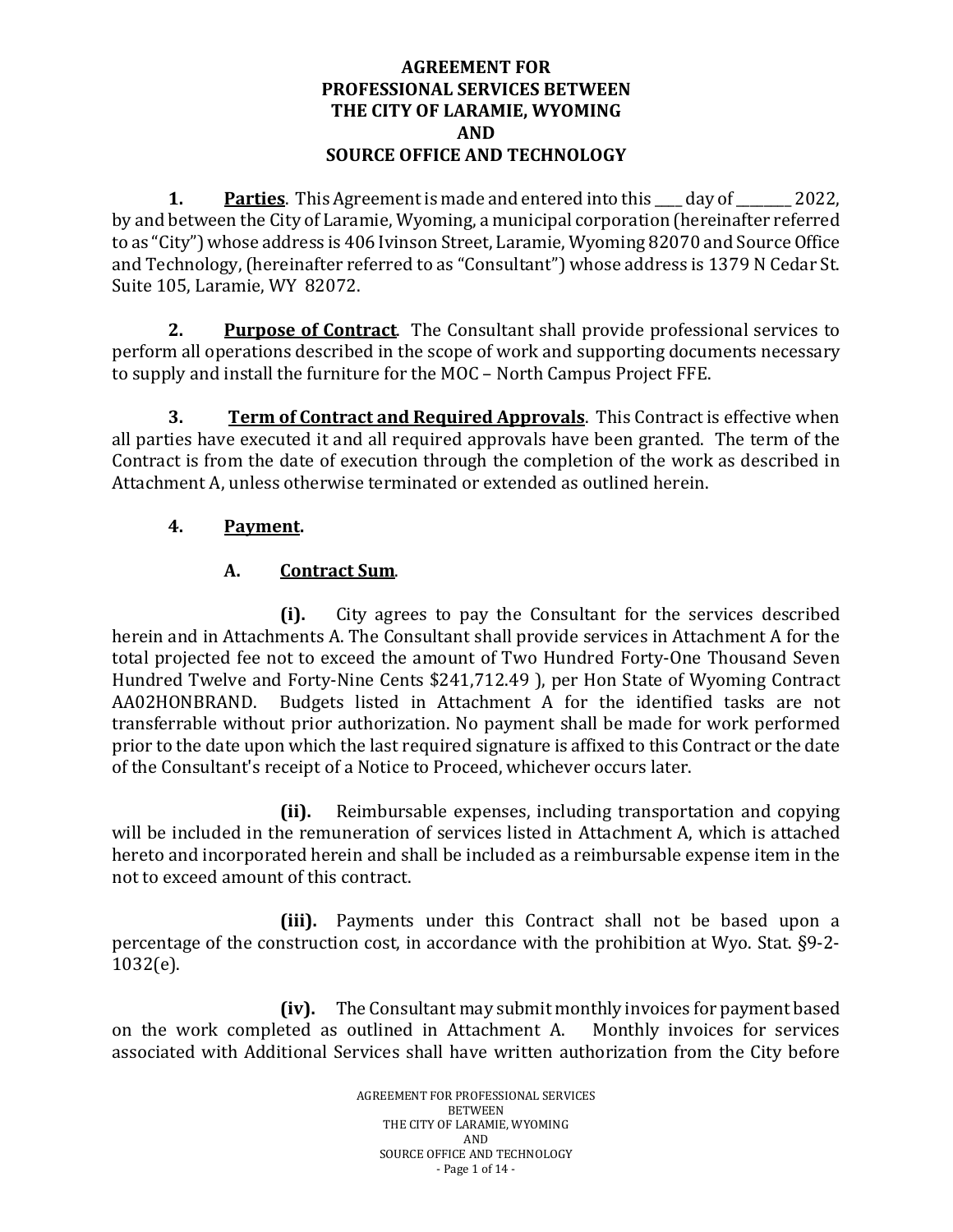proceeding with any additional services. Payments shall be made pursuant to Wyo. Stat. §16- 6-602. Payments made beyond forty-five (45) days after invoice will include interest at the legal rate for the State of Wyoming for such period beyond thirty (30) days. Any fees for services must be performed prior to the submission of the invoice. No advance payment for services may be requested.

**(v).** Records of personnel, consultants, extra and reimbursable expenses pertaining to the Project shall be kept on a generally recognized accounting basis, acceptable to City, and shall be available to City or authorized representatives of City upon request by City.

**B.** Progress Payments for the Consultant's services, as described in Attachment A shall be for time expended on projects by Consultant and of consultant's sub consultant firms.

## **5. Responsibilities of Consultant.**

#### **A. General Services.**

**(i).** The Consultant's services shall be performed as expeditiously as is consistent with professional skill and care and the orderly progress of the project. The Consultant shall comply with the schedule for the performance of all services as outlined in Attachment A, which is attached hereto and incorporated herein to this Contract and which shall be adjusted, if necessary, as the project proceeds. The schedule shall be in the form of a progress chart so as to indicate by percentage the work completed at any time. The Consultant shall update the progress schedule as requested by City. This schedule shall include allowances for periods of time required for City's review, and for approval of submissions by authorities having jurisdiction over each project. Time limits established by this schedule approved by City shall not, except for reasonable cause, be exceeded by the Consultant.

**(ii).** The Consultant may have a direct contract with a person or entity to perform a portion of services required by this Contract. Such subcontract to other consultants is at the Consultant's expense, and those expenses will be reimbursable through payment requests as detailed above to the extent it deems necessary to complete the supplying and installation of furniture for the MOC – North Campus Project FFE in Attachment A. The Consultant agrees that it is as fully responsible to City for negligence, negligent acts and omissions of its subconsultant and their agents, and or persons either directly or indirectly employed by them, as it is for the negligence, negligent acts or omissions of person is directly employed by it. Nothing in the foregoing procedure shall create any contractual relation between City and any consultants employed by the Consultant under the terms of this Contract. By written agreement, the Consultant shall require each subconsultant, to the extent of the services to be performed by subconsultant, to be bound to the Consultant by the terms of this Contract, and to assume toward the Consultant all obligations and responsibilities which the Consultant, by this Contract, assumes toward City.

> AGREEMENT FOR PROFESSIONAL SERVICES BETWEEN THE CITY OF LARAMIE, WYOMING AND SOURCE OFFICE AND TECHNOLOGY - Page 2 of 14 -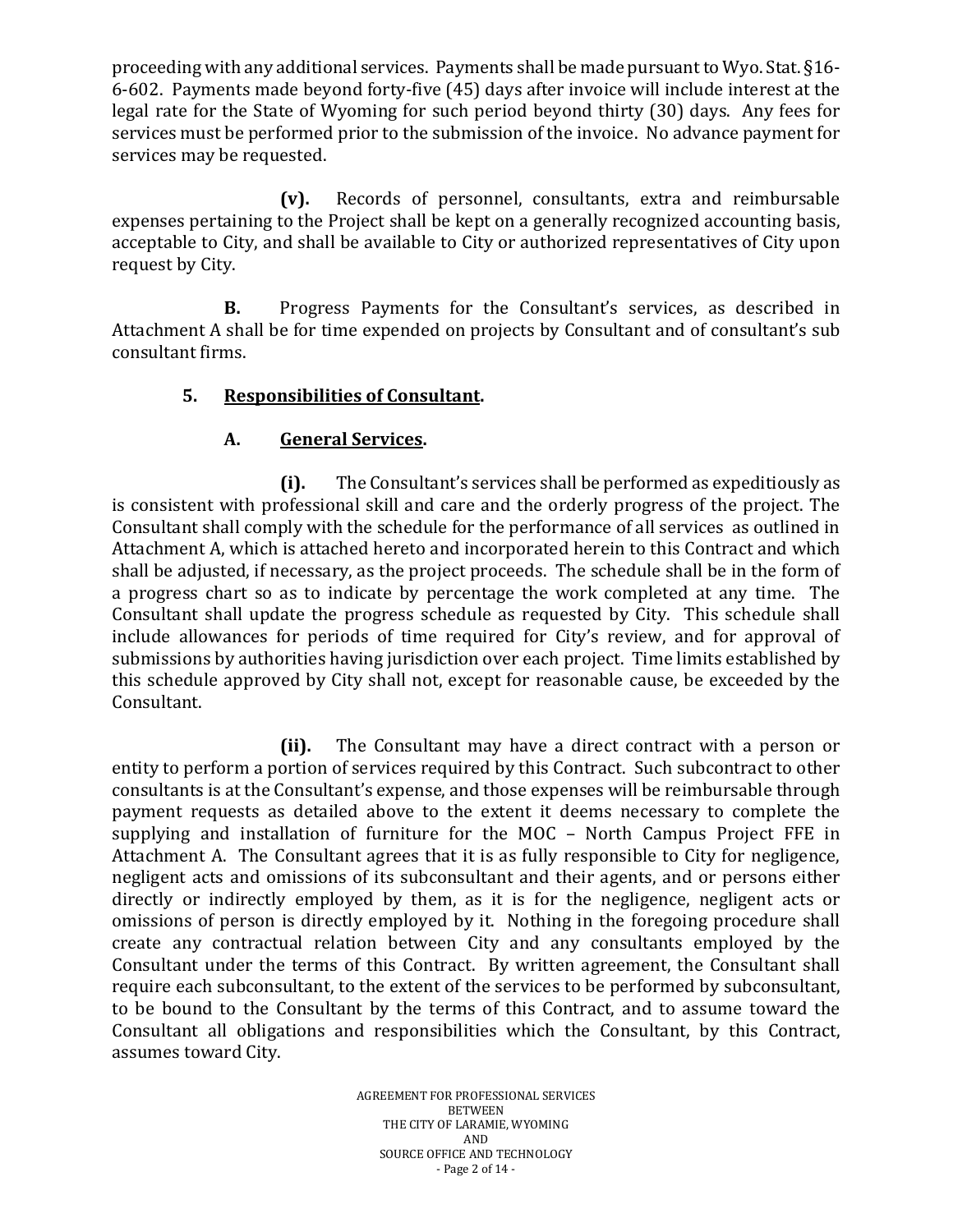**(iii).** The Consultant shall consult, to the extent required by City, with authorized employees, agents and/or representatives of City relative to the MOC – North Campus Project FFE and completion of the project in Attachment A.

 **(iv).** The Consultant shall designate a principal or staff member of Consultant's staff satisfactory to City as the Project representative who shall, so long as their performance continues to be acceptable to City remain in charge of the professional services for the project in Attachment A from City Council approval through completion of the work.

**(v).** The Consultant shall assist City in fulfilling requirements and contingencies set forth or required by appropriate authorities and agencies whose interest bears on the services to perform all operations necessary to complete supplying and installing the furniture for the MOC – North Campus Project FFE as outlined in Attachment A. Appropriate authorities and agencies shall mean any private, local, municipal, county, state, region or federal authority or agency with which each of the projects may be involved. This term is intended to include those agencies and authorities, which may require information or the filing of plans, specifications, or other documentation or verifications in connection with the project in Attachment A on either a voluntary or non-voluntary basis.

**(vi).** The Consultant shall provide copies of all documents required by City for review and approval by City and the appropriate authorities and agencies. Expenses incurred in reproduction will be reimbursed per the reimbursement schedule in Attachment A.

**(vii).** The Consultant shall provide professional services to complete MOC – North Campus Project FFE as outlined in Attachment A.

**(viii).** Extra Services of Consultant. When authorized in advance by means of a written City change authorization, pursuant to the amendment provision of this Contract contained in Paragraph 8(A), shall be paid for by City, as provided Paragraph 4 (B), for each project in Attachment A. If, in the opinion of City, the scope of the extra services significantly changes the terms of this Contract, City has the right to publicly advertise and negotiate for those services without terminating this Contract.

# **6. Responsibilities of City.**

**A.** Unless otherwise provided in this Contract, City shall provide full information in a timely manner regarding requirements for and limitations on each project in Attachment A.

**B.** City's Project representative as identified in Paragraph 8 (Q) shall be authorized to act on the behalf of City with respect to each of the projects in Attachment A. City and/or his designee shall render decisions in a timely manner pertaining to documents submitted by the Consultant in order to avoid unreasonable delay in the orderly and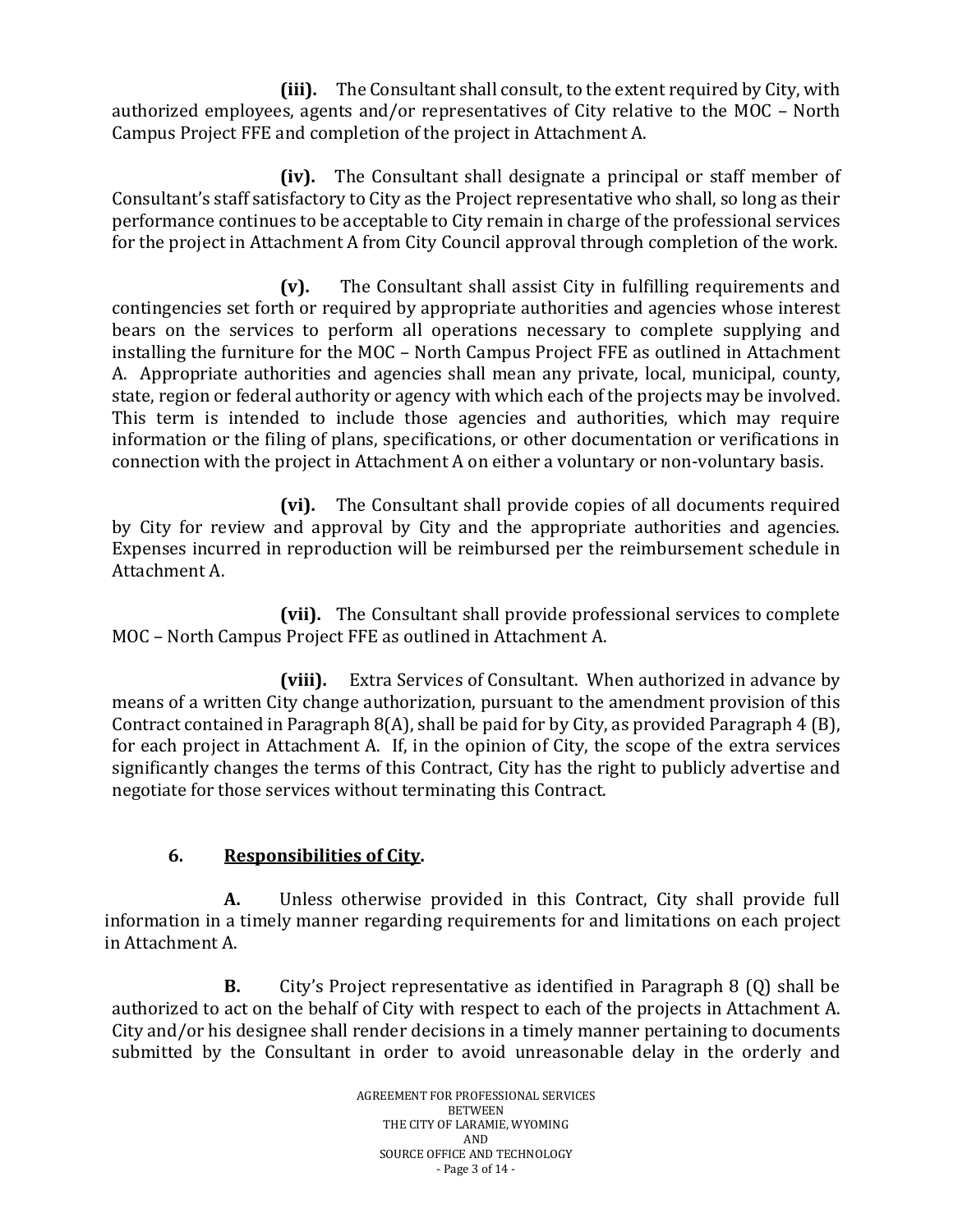sequential progress of the Consultant's services.

**C.** City shall notify the Consultant upon awareness of any deficiencies or defects in the furniture

**D.** Nothing in this Contract nor any act or failure to act on the part of City shall be construed as a waiver of a claim by City for any defects or deficiencies in the services of the project required of the Consultant.

## **7. Special Provisions.**

**A**. **Limitation of Payments**. City's obligation to pay the Consultant for services rendered pursuant to this Contract is conditioned upon the availability of City's funds which are allocated to pay the Consultant. If funds are not allocated and available to pay the Consultant for these services, City may terminate this Contract at the end of the period for which the funds are available.

City shall notify the Consultant at the earliest possible time if this agreement will or may be affected by a shortage of funds. No liability shall accrue to City in the event this provision is exercised, and the City shall not be obligated or liable for any future payments due or for any damages as a result of termination under this section. This provision shall not be construed so as to permit City to terminate this Contract in order to acquire similar services from another party. The Consultant shall be paid for any allowable services provided and expenses incurred prior to receipt of any such notification that City was terminating the Contract because of a shortage of funds.

**B. Assumption of Risk**. Consultant shall assume the risk of any loss of State or Federal funding, either administrative or program dollars, due to Consultant's failure to comply with State or Federal requirements. City shall notify Consultant of any State or Federal determination of noncompliance.

**C. Monitor Activities**. City shall have the right to monitor all Contract related activities of the Consultant and all subcontractors. This shall include, but not be limited to, the right to make site inspections at any time, to bring experts and consultants on site to examine or evaluate completed work or work in progress, and to observe all the Consultant's personnel in every phase of performance of Contract related work.

**D. No Finder's Fees**. No finder's fee, employment agency fee, or other such fee related to the procurement of this Contract shall be paid by either party.

**E. Nondiscrimination**. The Consultant shall comply with Presidential Executive Order 11246 entitled, "Equal Employment Opportunity," as amended by Presidential Executive Order 11375, and as supplemented in the Department of Labor Regulations (41 CFR Part 60), the Civil Rights Act of 1964, the Wyoming Fair Employment Practices Act (Wyo. Stat. § 27-9-105 et seq.), and the Americans With Disabilities Act (hereinafter referred to as "ADA"), 42 U.S.C. 12101, et seq. The Consultant shall assure that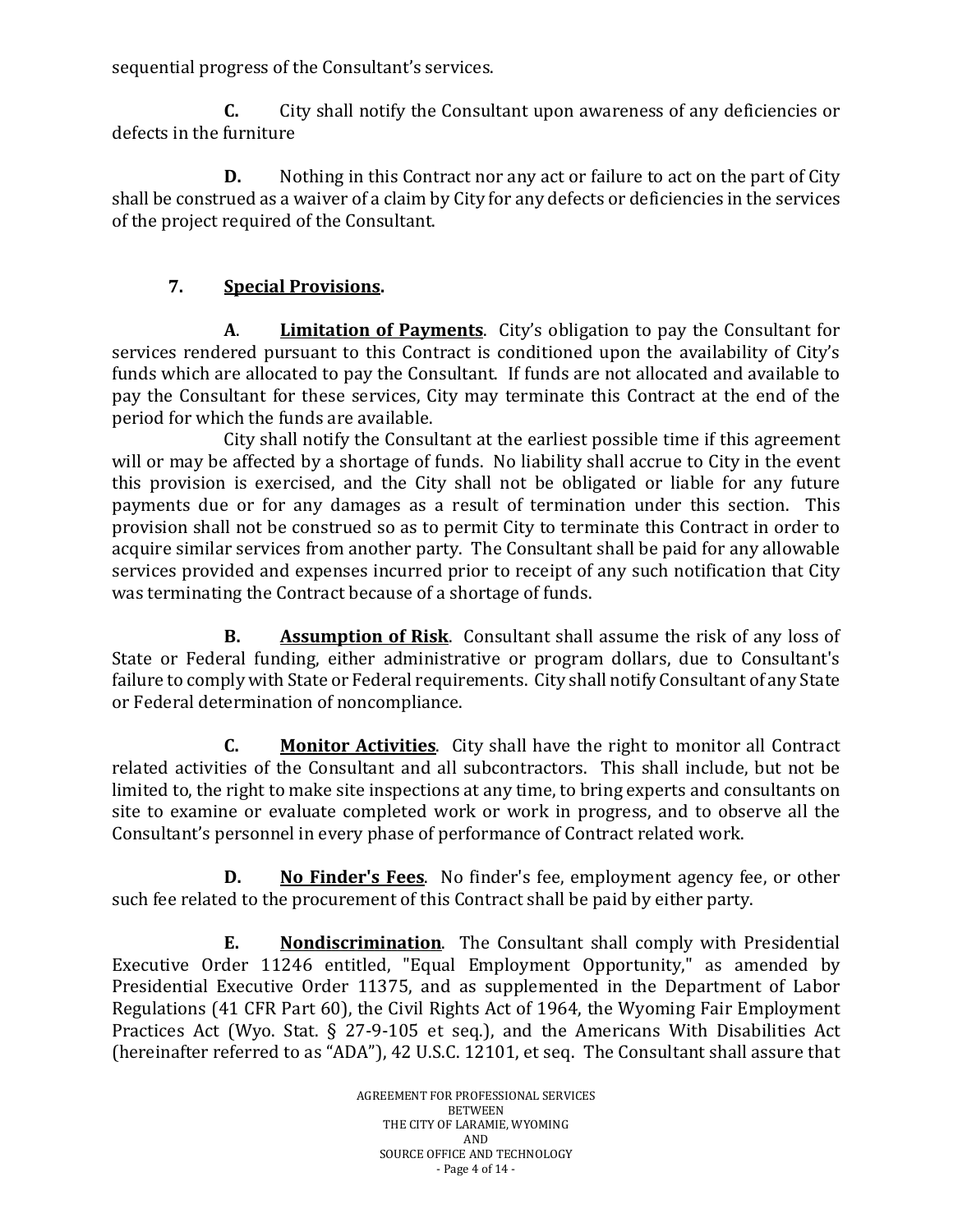no person is discriminated against based on the grounds of sex, race, religion, national origin or disability in connection with the performance of this Contract. The Consultant shall include the provisions of this section in every subcontract awarded in excess of ten thousand dollars (\$10,000) so that such provisions are binding on each subcontractor.

**F. Publicity.** Any publicity given to the program or services provided herein including, but not limited to, notices, information, pamphlets, press releases, research, reports, signs, and similar public notices prepared by or for the Consultant, shall identify City as the sponsoring agency and shall not be released without prior written approval from City.

**G. Immigration Reform and Control Act of 1986**. In connection with the performance of the Consultant pursuant to this agreement, the Consultant warrants that it will comply with the requirements of the Immigration Reform and Control Act of 1986 (P.L. 99-603, November 6, 1986) which prohibits the hiring, referral or recruitment of aliens not authorized to work, and provides for employer verification that an individual is not an unauthorized alien. The Consultant agrees to send notice to all subconsultants regarding the requirements of the Immigration Reform and Control Act of 1986 and notice that they are expected to comply with all of its provisions.

**H. Wyoming Preference Act of 1971.** The Consultant shall comply with the "Wyoming Preference Act of 1971". Special attention if called to W.S. §§ 16-6-203:Every person who is charged with the duty of construction, reconstructing, improving, enlarging, altering or repairing any public works project or improvement for the state or any political subdivision, municipal corporation, or other governmental unit, shall employ only Wyoming laborers on the project or improvement. Every contract let by any person shall contain a provision requiring that Wyoming labor be used except other laborers may be used when Wyoming laborers are not available for the employment from within the state or are not qualified to perform the work involved. A person required to employ Wyoming laborers may employ other than Wyoming laborers if that person informs the nearest state employment office of his employment needs and the state employment office certifies that the person's need for laborers cannot be filled from those listed as of the date the information is filed. Consultant shall also comply with W.S. §§ 16-6-201, 16-6-202, 16-6-204, 16-6-205 and 16-6-206, as applicable.

# **8. General Provisions.**

**A. Amendments**. Any changes, modifications, revisions or amendments to this Contract which are mutually agreed upon by the parties to this Contract shall be incorporated by written instrument, executed and signed by all parties to this Contract. Change in Services of the Consultant, including services required of Consultant's subconsultants, may be accomplished after execution of this Contract, without invalidating this Contract, if mutually agreed in writing,

**B. Americans with Disabilities Act**. The Consultant shall not discriminate against a qualified individual with a disability and shall comply with the Americans with Disabilities Act, P.L. 101-336, 42 U.S.C. 12101, et seq., and/or any properly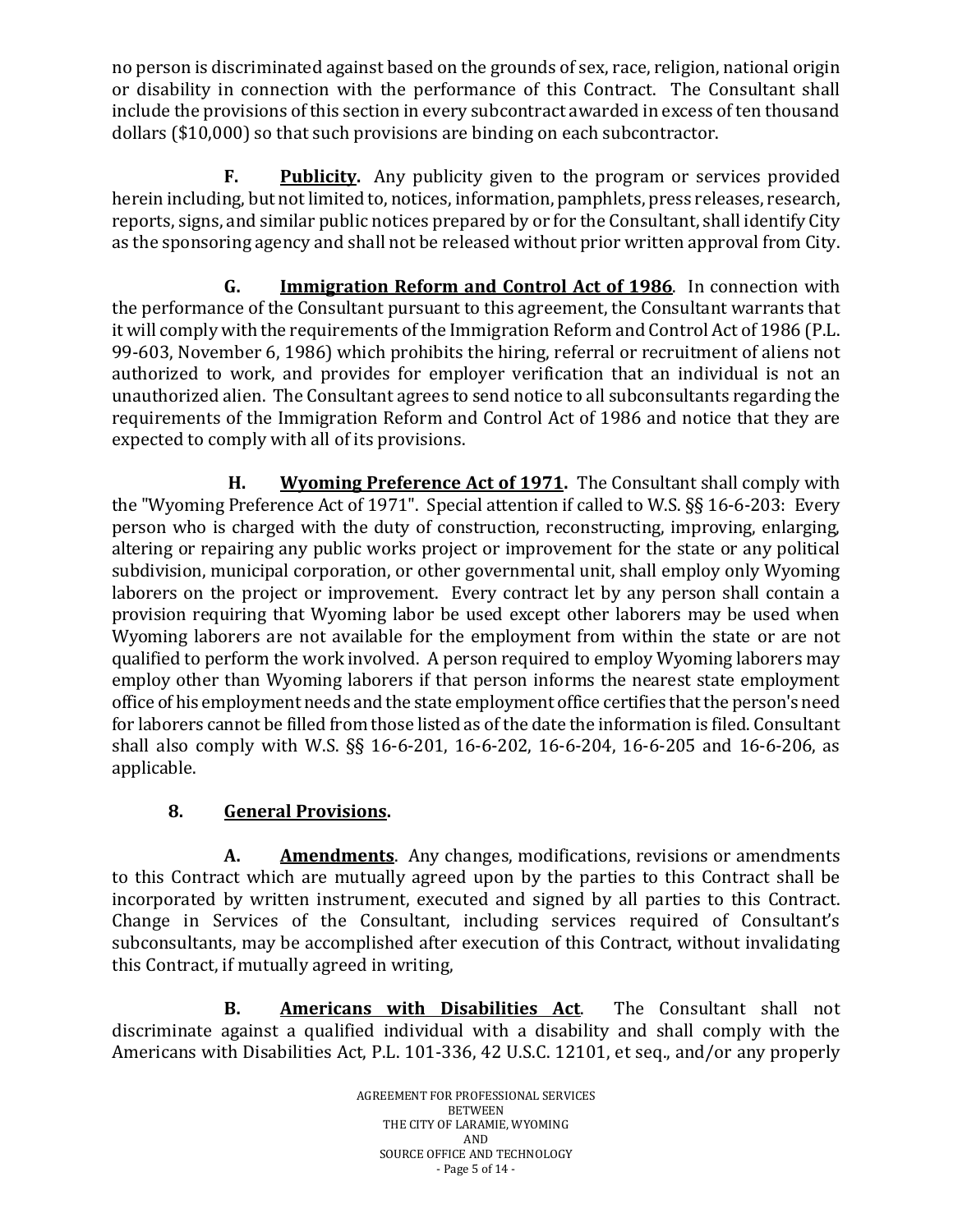promulgated rules and regulations related thereto.

**C. Applicable Law/Venue**. The construction, interpretation and enforcement of this Contract shall be governed by the laws of the State of Wyoming. The Courts of the State of Wyoming shall have jurisdiction over this Contract and the parties, and the venue shall be the Second Judicial District, Albany County, Wyoming.

**D. Assignment/Contract Not Used as Collateral**. Neither party shall assign or otherwise transfer any of the rights or delegate any of the duties set forth in this Contract without the prior written consent of the other party. The Consultant shall not use this Contract, or any portion thereof, for collateral for any financial obligation.

**E. Audit**. City and any of its representatives shall have access to any books, documents, papers, and records of the Consultant which are pertinent to this Contract. Additionally, the Consultant shall abide by all regulations imposed by funding sources or governmental agencies, such as auditing requirements, payroll affidavits, and other documentation or verification.

**F. Award of Related Contracts**. City may undertake or award supplemental or successor contracts for work related to this Contract. The Consultant shall cooperate fully with other Consultants and City in all such cases and the City shall provide notice to the Consultant prior to awarding any such contract.

**G. Compliance with Law**. The Consultant's professional services shall be consistent with sound engineering practices and shall keep informed of and comply with all applicable federal, state and local laws, regulations, codes and standards that are applicable in the performance of this Contract. In the event of a change in laws and/or regulations of which the Consultant shall inform City of the change and its impact on work already performed or to be performed, fees and costs involved, and scheduling. If either City or the Consultant believes the change requires a renegotiation of this Contract, both parties will renegotiate the Contract promptly and in good faith. If a renegotiated Contract cannot be agreed to, either party may terminate this Agreement pursuant to Paragraph 8(X).

**H. Confidentiality and Publicity**. All documents, data compilations, reports, computer programs, photographs, and any other work provided to or produced by the Consultant in the performance of this Contract shall be kept confidential by the Consultant unless written permission is granted by City for its release. The Consultant shall have similar agreements with any subconsultants to maintain the confidentiality of information specifically designated as confidential by City.

**I. Entirety of Contract**. This Contract, consisting of Fourteen (14), pages, together with Attachment A, which is entitled MOC – North Campus Project FFE – SCOPE OF SERVICES consisting of Twenty-Four (24) pages, performance and payment bonds and includes all material as outlined in the Bid dated January 2022 and addendums, represents the entire and integrated Contract between the parties and supersede all prior negotiations, representations, and agreements, whether written or oral, unless otherwise terminated or

> AGREEMENT FOR PROFESSIONAL SERVICES BETWEEN THE CITY OF LARAMIE, WYOMING AND SOURCE OFFICE AND TECHNOLOGY - Page 6 of 14 -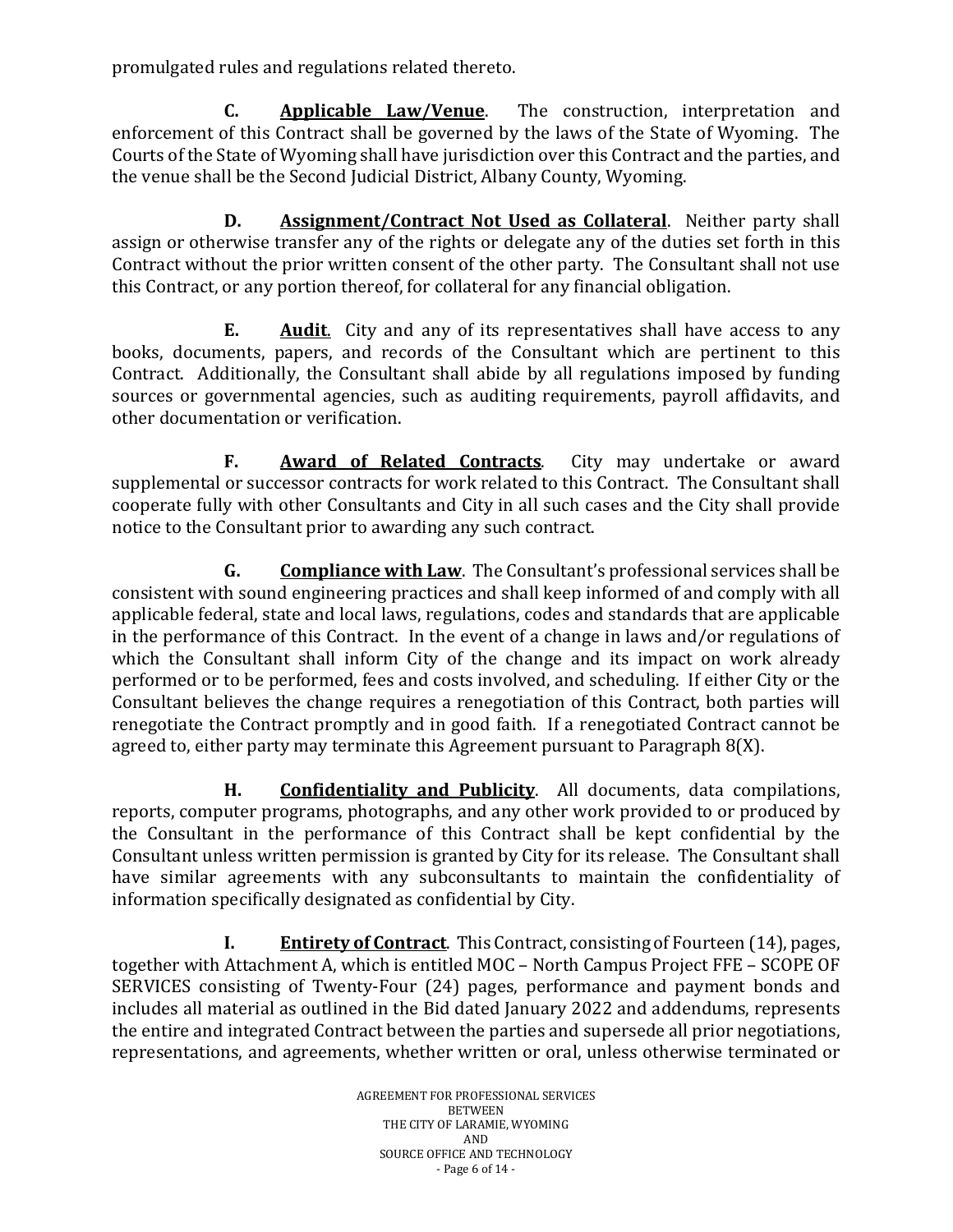extended as outlined herein.

**J. Ethics**. The Consultant shall keep informed of and comply with the Wyoming Ethics and Disclosure Act (Wyo. Stat §9-13-101, et seq.), and any and all ethical standards governing the Consultant's profession.

**K. Force Majeure**. Neither party shall be liable for failure to perform under this Contract if such failure to perform arises out of causes beyond the control and without the fault or negligence of the nonperforming party. Such causes may include, but are not limited to, acts of God or the public enemy, fires, floods, epidemics, quarantine restrictions, freight embargoes, and unusually severe weather. This provision shall become effective only if the party failing to perform immediately notifies the other party of the extent and nature of the problem, limits delay in performance to that required by the event, and takes all reasonable steps to minimize delays. This provision shall not be effective unless the failure to perform is beyond the control and without the fault or negligence of the nonperforming party.

## **L. Indemnification**.

**(i) General Indemnity:** The Consultant shall indemnify, defend and hold harmless the City, and their officers, agents, employees, successors and assignees from any and all third party claims, losses and liability arising out of the Consultant's work under the Agreement providing that such a claim, damage, loss or expense is attributed to bodily injury , sickness, disease or death, or to injury to or destruction of tangible property (other than the work itself) but only to the extent caused in whole or in part by negligent acts or omissions of the Consultant, a subconsultant, anyone directly or indirectly employed by them or anyone for whose acts they may be liable, regardless of whether or not such claim, damage, loss or expense is caused in part by a party indemnified hereunder.

**(ii).** Professional Liability Indemnifications: The Consultant agrees to indemnify and hold the Owner harmless from and against any liabilities, claims, damages and costs (including reasonable attorney's fees) to the extent caused by the negligence of the Consultant in performance of services under this Agreement. In no event shall the indemnification obligation extend beyond the date when the institution of legal or equitable proceeding for professional negligence would be barred by the applicable statute of repose or statute of limitations.

**(iii).** Without limitation as to other remedies, which City may have, the Consultant will without additional compensation, correct or revise any errors or deficiencies in its designs, drawings, specifications or other services.

**M. Independent Contractor**. The Consultant shall function as an independent Contractor for the purposes of this Contract, and shall not be considered an employee of the City of Laramie for any purpose. The Consultant shall assume sole responsibility for any debts or liabilities that may be incurred by the Consultant in fulfilling the terms of this Contract, and shall be solely responsible for the payment of all federal, state

> AGREEMENT FOR PROFESSIONAL SERVICES **BETWEEN** THE CITY OF LARAMIE, WYOMING AND SOURCE OFFICE AND TECHNOLOGY - Page 7 of 14 -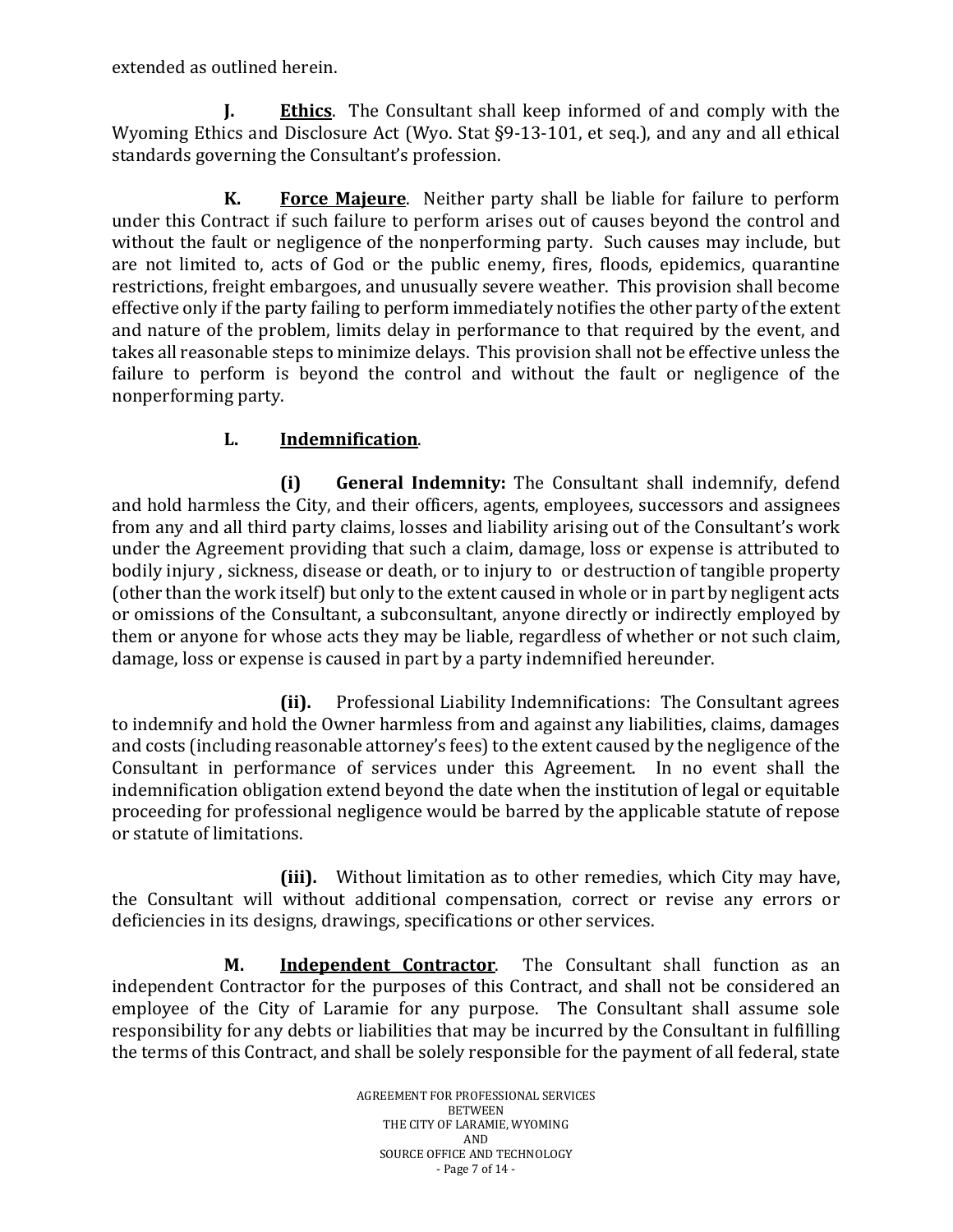and local taxes which may accrue because of this Contract. Nothing in this Contract shall be interpreted as authorizing the Consultant or its agents and/or employees to act as an agent or representative for or on behalf of the City, or to incur any obligation of any kind on the behalf of the City. The Consultant agrees that no health/hospitalization benefits, workers' compensation and/or similar benefits available to City employees will inure to the benefit of the Consultant or their agents and/or employees as a result of this Contract.

**N. Kickbacks**. The Consultant certifies and warrants that no gratuities, kickbacks or contingency fees were paid in connection with this Contract, nor were any fees, commissions, gifts, or other considerations made contingent upon the award of this Contract. The Consultant shall provide the City with a certification under oath that he has not in any way been involved in any gratuities, kickbacks or contingent fees in connection with his selection or ultimate performance under this contract. If the Consultant breaches or violates this warranty, City may, at its discretion, terminate this Contract without liability to the City, or deduct from the Contract price or consideration, or otherwise recover, the full amount of any commission, percentage, brokerage, or contingency fee.

**O. Notices**. All notices arising out of, or from, the provisions of this contract shall be in writing and given to the parties at the address provided under this Contract, either by regular mail, facsimile, e-mail, or delivery in person.

**P. Notice and Approval of Proposed Sale or Transfer of Consultant**. The Consultant shall provide City with the earliest possible advance notice of any proposed sale or transfer or any proposed merger or consolidation of the assets of the Consultant. Such notice shall be provided in accordance with the notice provision of this Contract. If City determines that the proposed merger, consolidation, sale or transfer of assets is not consistent with the continued satisfactory performance of the Consultant's obligations under this Contract, then City may, at its option, terminate or renegotiate the Contract.

**Q. Liaison and Notice** City's and Consultant's Designated Representatives.

**(i)** City's designated representative is Eric Jaap, City Engineer, PO<br>Box C, Laramie, WY 82073: telephone number: (307) 721-5345 and email: telephone number:  $(307)$  721-5345 and email: ejaap@cityoflaramie.org

**(ii)** The Consultant's project representative is Shane Cox, Regional VP, 1379 N Cedar St. Suite 105, Laramie, WY 82072, telephone number: (307) 745-8483 x3410, and email: shane.cox@sourceot.com

**(iii)** All notices and invoices required in this Contract shall be in writing, properly addressed to the liaison above, and mailed first-class, postage prepaid. All notices sent via U.S. Postal Services are deemed effective on the date of postmark. Notices and invoices mailed through another carrier (e.g., UPS or FedEx) are effective upon receipt.

> AGREEMENT FOR PROFESSIONAL SERVICES BETWEEN THE CITY OF LARAMIE, WYOMING AND SOURCE OFFICE AND TECHNOLOGY - Page 8 of 14 -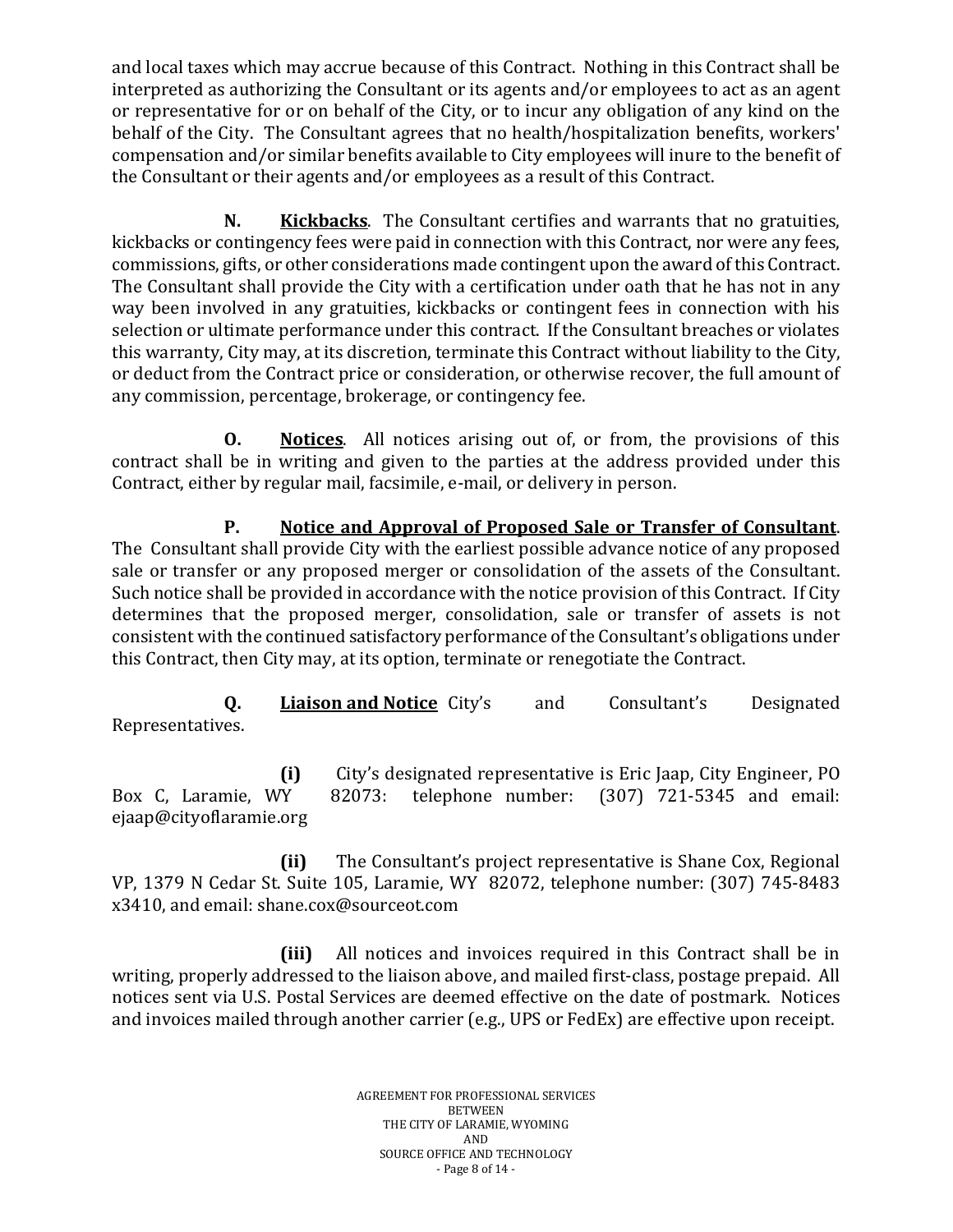**R. Insurance**. The Consultant shall maintain the following insurance:

**(i). Comprehensive General Liability**. The Consultant shall have and maintain comprehensive general liability insurance coverage during the entire term of the Contract, against claims arising out of bodily injury, death, damage to or destruction of the property of others, including loss of use thereof, and including underground, collapse and explosion (XCU) and products and completed operations in an amount not less than one million each occurrence and one million dollars (\$1,000,000.00) in the general aggregate.

**(ii). Workers Compensation or Employers Liability Insurance.** The Consultant shall provide proof of workers compensation coverage, for all its employees who are to work on the projects described in this Contract. The Consultant's coverage shall be under the Wyoming Workers Safety and Compensation program, if statutorily required or such other workers compensation insurance as appropriate. The Consultants insurance shall include AStop Gap@ coverage in an amount not less than Five Hundred Thousand Dollars (\$500,000.00) per employee for each accident and disease. The Consultant shall have also supply proof of workers' compensation and employer's liability insurance on each and every subconsultant before allowing that sub consultant on the job site.

**(iii). Business Automobile Liability**. The Consultant shall maintain, during the entire term of the contract, automobile liability insurance in an amount not less than five hundred thousand dollars (\$500,000.00) per occurrence.

**(iv). Coverage**. All polices required under this Contract shall be in effect for the duration of this Contract and projects. All policies shall be primary and not contributory. The Consultant shall pay the premiums on all insurance policies and insurance certificates must include a clause stating that the insurance may not be revoked, cancelled, amended or allowed to lapse until the expiration of at least thirty (30) days advance written notice to City.

**(v). Additional Insured**. All insurance policies required by this Contract, except workers' compensation and professional liability insurance or errors and omissions liability insurance, shall name City as an additional insured, and shall contain a waiver of subrogation against City, its agents and employees. The Consultant shall provide, upon request a copy of an endorsement providing this coverage.

**(vi). City's Right to Reject**. The City reserves the right to reject a certificate of insurance if the Consultant's insurance company is widely regarded in the insurance industry as financially unstable. This would include but is not limited to insurance companies with no less than AVIII rating in the A.M. Best insurance rating guide.

**(vii). Subcontractors**. The insurance requirements set forth above apply to all subconsultants. It is the Consultant's responsibility to ensure that its subconsultants meet these insurance requirements. City has the right to review the Certificates of any and all subconsultants used by the Consultant.

> AGREEMENT FOR PROFESSIONAL SERVICES **BETWEEN** THE CITY OF LARAMIE, WYOMING AND SOURCE OFFICE AND TECHNOLOGY - Page 9 of 14 -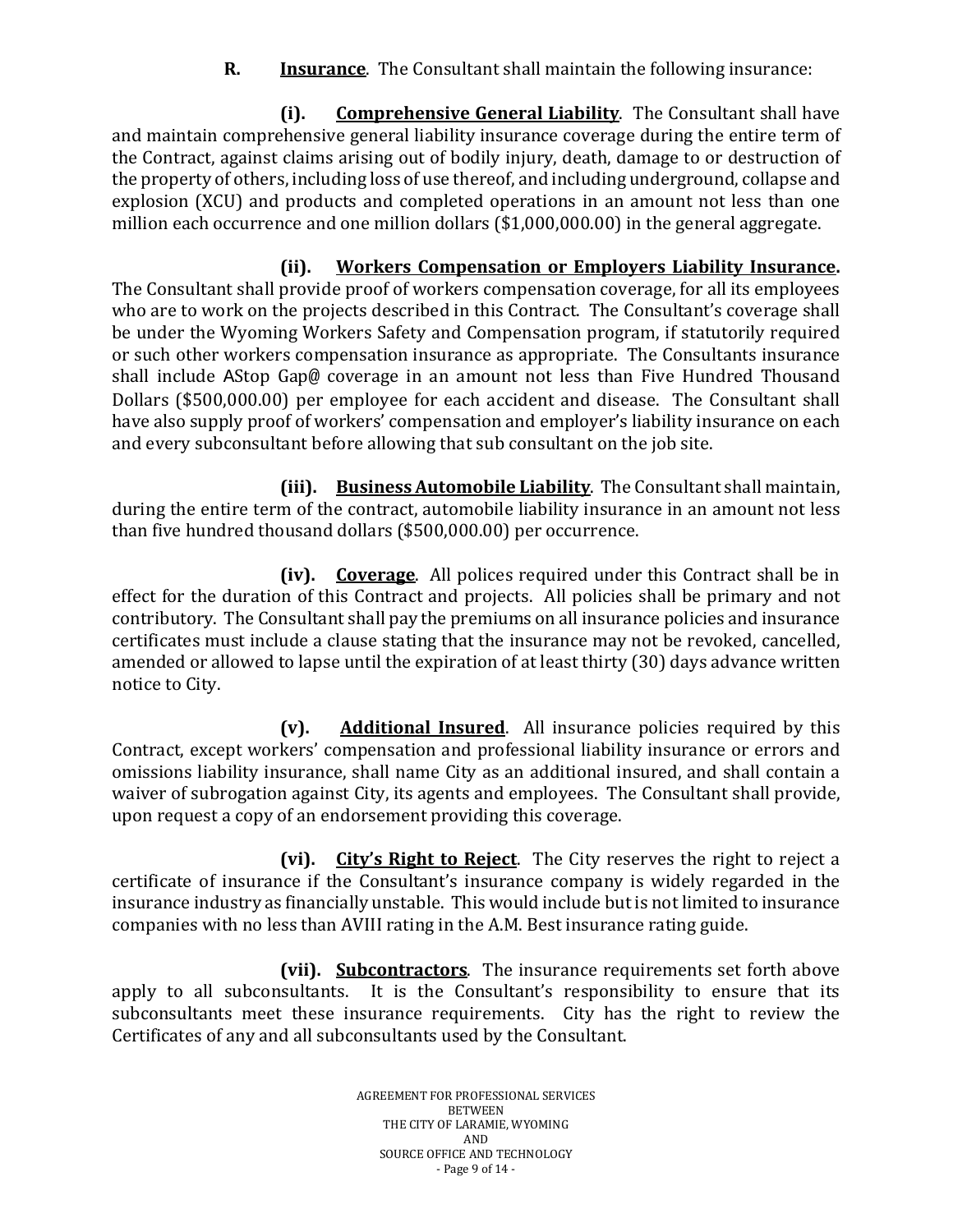**(viii). Cancellation**. There shall be no cancellation, material change, potential exhaustion of aggregate limits or intent to not renew insurance coverage without thirty (30) days written notice from the Consultant or their insurers to City. Any failure to comply with the reporting provision of this insurance, except for the potential exhaustion of aggregate limits, shall not affect the coverage provided to City and its division, officers and employees.

**S. Ownership of Documents/Work Product/Materials**. All documents including prepared by the Consultant, whether complete or incomplete, shall be and remain the property of City and any other, reports, records, field notes, data, samples, specimens, and materials of any kind resulting from performance of this Contract are at all times the property of City. City will not revise any of the construction documents without prior City will not revise any of the construction documents without prior written approval of the Consultant.

**T. Patent or Copyright Protection**. The Consultant recognizes that certain proprietary matters or techniques may be subject to patent, trademark, copyright, license or other similar restrictions, and warrants that no work performed by The Consultant or its subcontractors will violate any such restriction.

**U. Prior Approval**. This Contract shall not be binding upon either party; no services shall be performed under the terms of this Contract, until this Contract has been reduced to writing, approved by the Laramie City Council.

**V. Sovereign Immunity**. The City does not waive sovereign immunity by entering into this Contract, and specifically retain immunity and all defenses available to them as sovereigns pursuant to Wyo. Stat. § 1-39-104(a) and all other state law.

**W. Taxes**. The Consultant shall pay all taxes and other such amounts required by federal, state and local law, including but not limited to federal and social security taxes, workers' compensation, unemployment insurance and sales taxes.

# **X. Termination of Contract**.

**(i).** If through any cause either party shall fail to fulfill in a timely and proper manner its obligations under this Contract, or if either party shall violate any of the covenants, Contracts or stipulations of this Contract, the other party shall thereupon have the right to terminate this Contract if such default or violation is not corrected within fifteen (15) days after submitting written notice to the other party. Documents, data, studies, surveys, drawings, maps, models, photographs, films, duplicating plates, and reports prepared by the Consultant under their Contract shall then immediately be turned over to the City. In the event of such termination, The Consultant shall be entitled to receive just and equitable compensation, not to exceed the agreed amount for services provided before termination, for any satisfactory work completed on such documents and other materials prior to receipt of Notice of Termination including reimbursable expenses then incurred less any damages sustained by City incident to the Consultant's breach.

> AGREEMENT FOR PROFESSIONAL SERVICES BETWEEN THE CITY OF LARAMIE, WYOMING AND SOURCE OFFICE AND TECHNOLOGY - Page 10 of 14 -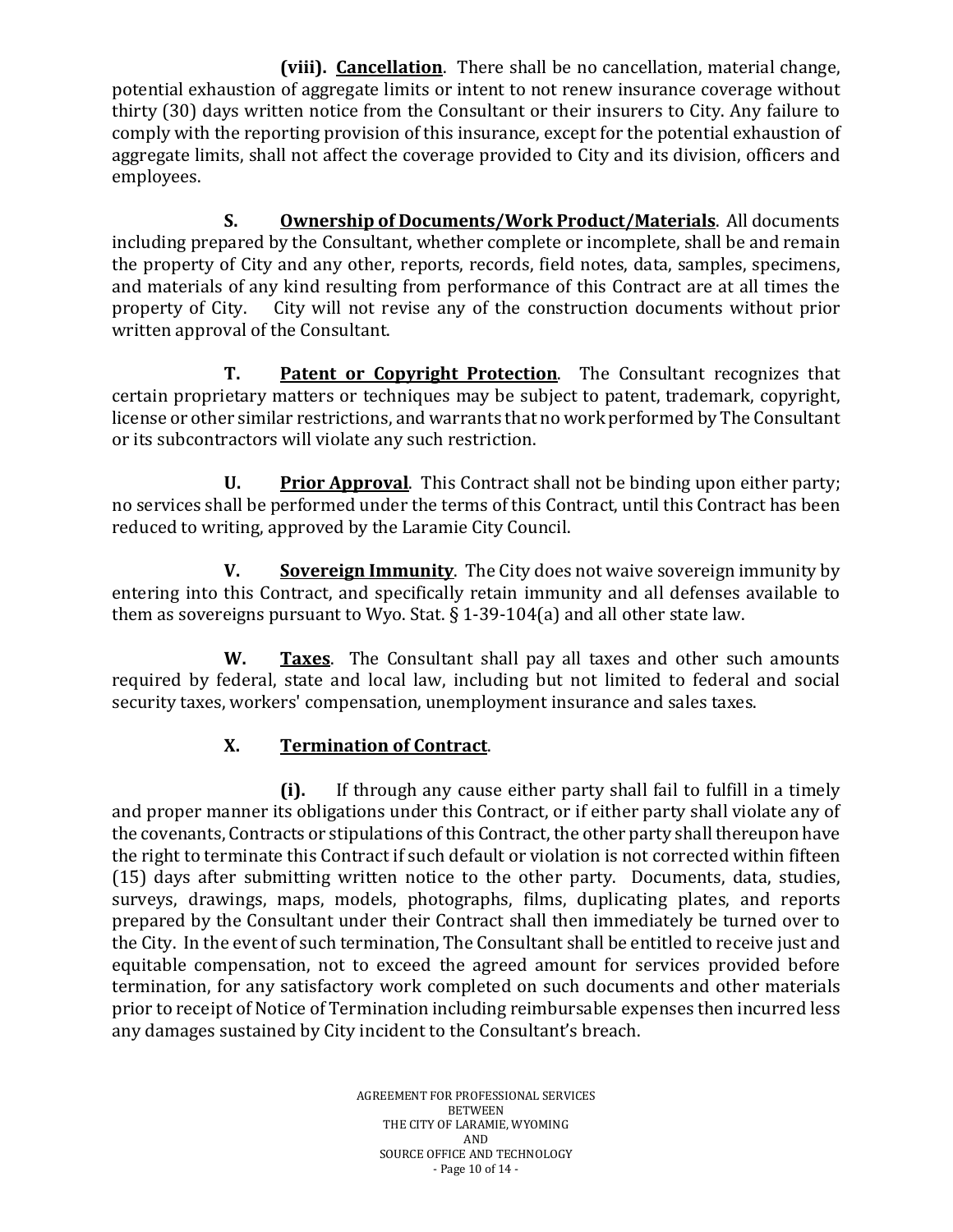**(ii).** In event of termination, all finished or unfinished design development and construction documents, data, studies, surveys, drawings, maps, models, photographs, and reports prepared by the Consultant shall be immediately surrendered to City.

**(iii).** In the event of termination, City shall pay to the Consultant, as full payment for all services performed and all expenses incurred under this Contract, which shall have become payable because of the progress in the work. In ascertaining the services actually rendered hereunder up to the date of termination of this Contract, consideration shall be given to both completed work and work in progress, to complete and incomplete drawings, and to other documents, whether delivered to City or in the possession of City and to authorized reimbursable expenses.

**(iv).** If, upon payment of the amount required to be paid under this paragraph herein following the termination of this Contract, City thereafter should determine to complete the original project or substantially the same project, City for such purposes shall have the right of utilization of any original tracings, drawings, calculations, specifications, estimates, and other construction documents prepared under this Contract by the Consultant without liability to the Consultant or its subconsultants. At the Consultant's request, City agrees to credit the Consultant which such authorship as may be due him or her, but is not required to renew the Contract. City will not reuse any of the construction documents without prior written approval of the Consultant.

**Y. Third Party Beneficiary Rights**. The parties do not intend to create in any other individual or entity the status of third party beneficiary and this Contract shall not be construed so as to create such status. The rights, duties and obligations contained in this Contract shall operate only between the parties to this Contract, and shall inure solely to the benefit of the parties to this Contract. The provisions of this Contract are intended only to assist the parties in determining and performing their obligations under this Contract. The parties to this Contract intend and expressly agree that only parties signatory to this Contract shall have any legal or equitable right to seek to enforce this Contract, to seek any remedy arising out of a party's performance or failure to perform any term or condition of this contract, or to bring an action for the breach of this Contract.

**Z. Disputes/Remedies**. In seeking to resolve any dispute relating to this Contract, City does not waive its sovereign immunity. Any dispute or claim arising out of or relating to this Contract may be assigned to non-binding mediation upon mutual agreement of the parties, in accordance with the Wyoming Supreme Court's rules for alternative dispute resolution. The parties to the dispute shall bear their respective costs for the mediation. The rights and remedies of the parties provided for in these clauses are in addition to any other rights and remedies provided by law or under this Contract.

**AA. Limitations on Lobbying Activities**. In accordance with P.L.101-121, any payments made from a Federal grant shall not be utilized by the Consultant or its subcontractors in connection with lobbying Congressmen, or any other Federal Department in connection with the award of a Federal grant, contract, cooperative agreement, or loan.

> AGREEMENT FOR PROFESSIONAL SERVICES BETWEEN THE CITY OF LARAMIE, WYOMING AND SOURCE OFFICE AND TECHNOLOGY - Page 11 of 14 -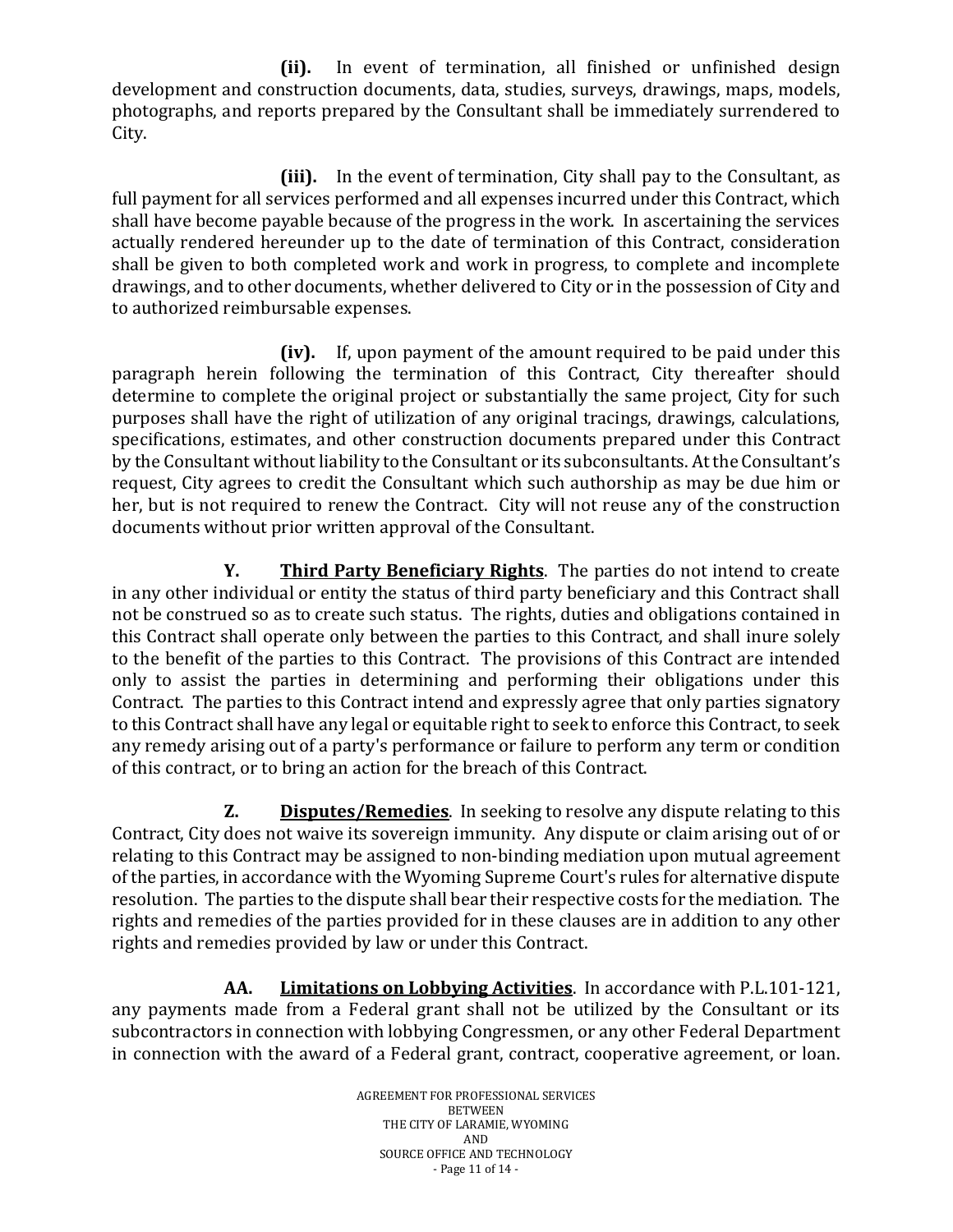The Consultant and any subcontractors shall submit a certification statement and disclosure form acceptable to the State before commencement of the work.

 **BB. Americans with Disabilities Act**. Contractor shall not discriminate against a qualified individual with a disability and shall comply with the Americans with Disabilities Act, P.L. 101-336, 42 U.S.C. 12101 et seq. and any properly promulgated rules and regulations related thereto.

**CC. Warranty**. The Consultant warrants the following:

**(i).** has the ability to perform the agreed services;

**(ii).** shall provide suitable resources to perform work in accordance with agreed services;

**(iii).** will endeavor to provide the services herein on a timely basis consistent with the difficulty and scope of services to be provided;

**(iv).** shall perform services in a manner consistent with the degree of care and skill ordinarily exercised by members of the same profession currently practicing under similar circumstances; and

**(v).** is responsible for the professional quality, technical accuracy and coordination of all designs, drawings, specifications and other services furnished by the Consultant under this Contract.

**DD. Patent or Copyright Protection**. Consultant recognizes that certain proprietary matters or techniques may be subject to patent, trademark, copyright, license or other similar restrictions, and warrants that no work performed by Consultant or its subconsultants will violate any such restriction.

**EE. Extension**. Nothing in this Contract shall be interpreted or deemed to create an expectation that this Contract will be extended beyond the term described herein. Any extension of this Contract shall be requested by the Consultant and following approval by City shall be effective only after it is reduced to writing and executed by all parties to the Contract. Any agreement to extend this Contract shall include, but not necessarily be limited to: an unambiguous identification of the Contract being extended; the term of the extension; the amount of any payment to be made during the extension, or a statement that no payment will be made during the extension; a statement that all terms and conditions of the original Contract shall, unless explicitly delineated in the exception, remain as they were in the original Contract; and, if the duties of either party will be different during the extension than they were under the original Contract, a detailed description of those duties.

**FF. Severability**. Should any portion of this Contract be judicially determined to be illegal or unenforceable, the remainder of this Contract shall continue in full force and effect and either party may attempt to renegotiate the terms affected by the

> AGREEMENT FOR PROFESSIONAL SERVICES BETWEEN THE CITY OF LARAMIE, WYOMING AND SOURCE OFFICE AND TECHNOLOGY - Page 12 of 14 -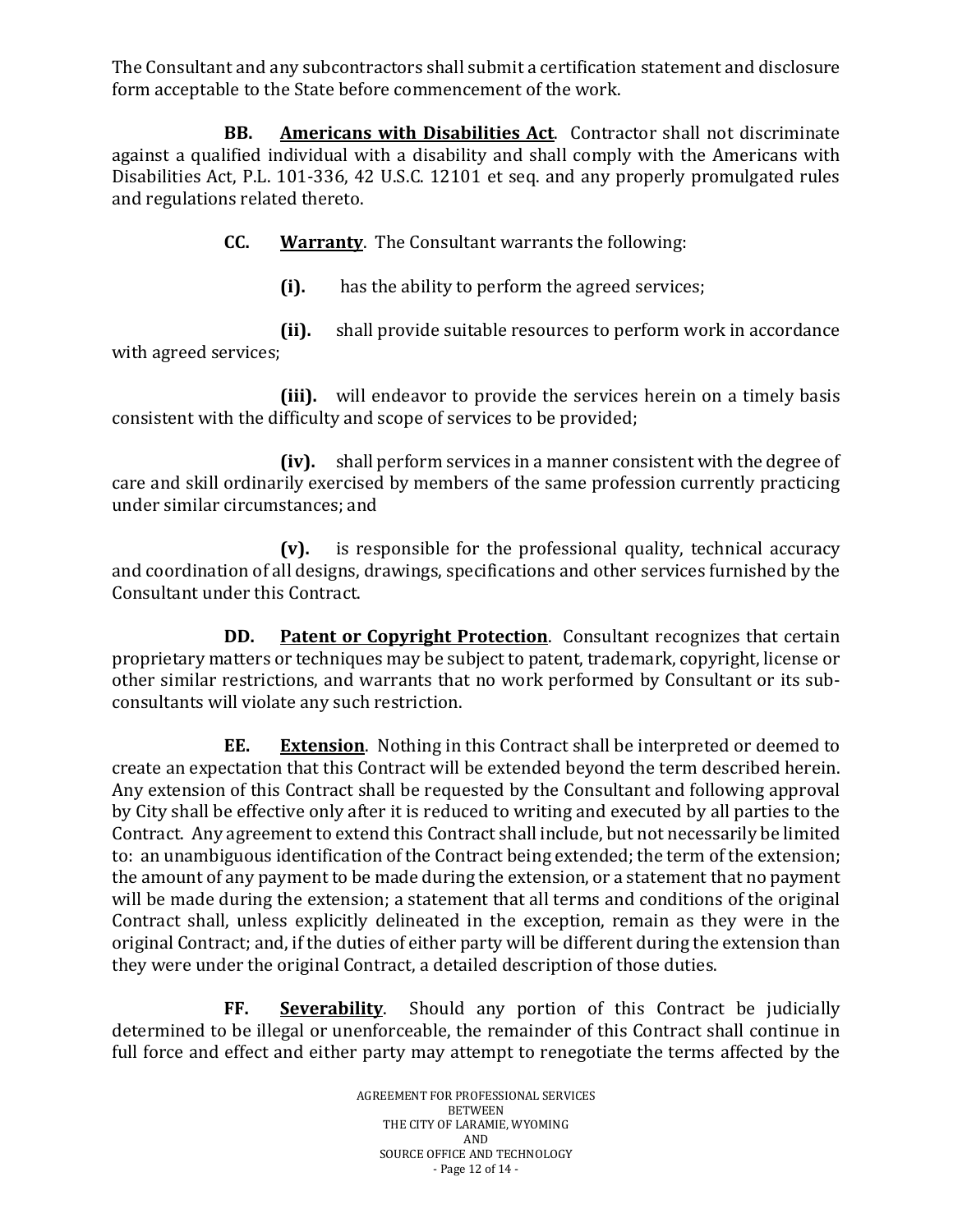severance.

**GG. Titles Not Controlling**. Titles of paragraphs are for reference only, and shall not be used to construe the language in this Contract.

**HH. Waiver**. The waiver of any breach of any term or condition in this Contract shall not be deemed a waiver of any prior or subsequent breach.

**II. Time is of the Essence**. Time is of the essence in all provisions of the Contract.

#### **INTENTIONALLY LEFT BLANK**

#### **TO BOTTOM OF PAGE**

AGREEMENT FOR PROFESSIONAL SERVICES BETWEEN THE CITY OF LARAMIE, WYOMING AND SOURCE OFFICE AND TECHNOLOGY - Page 13 of 14 -